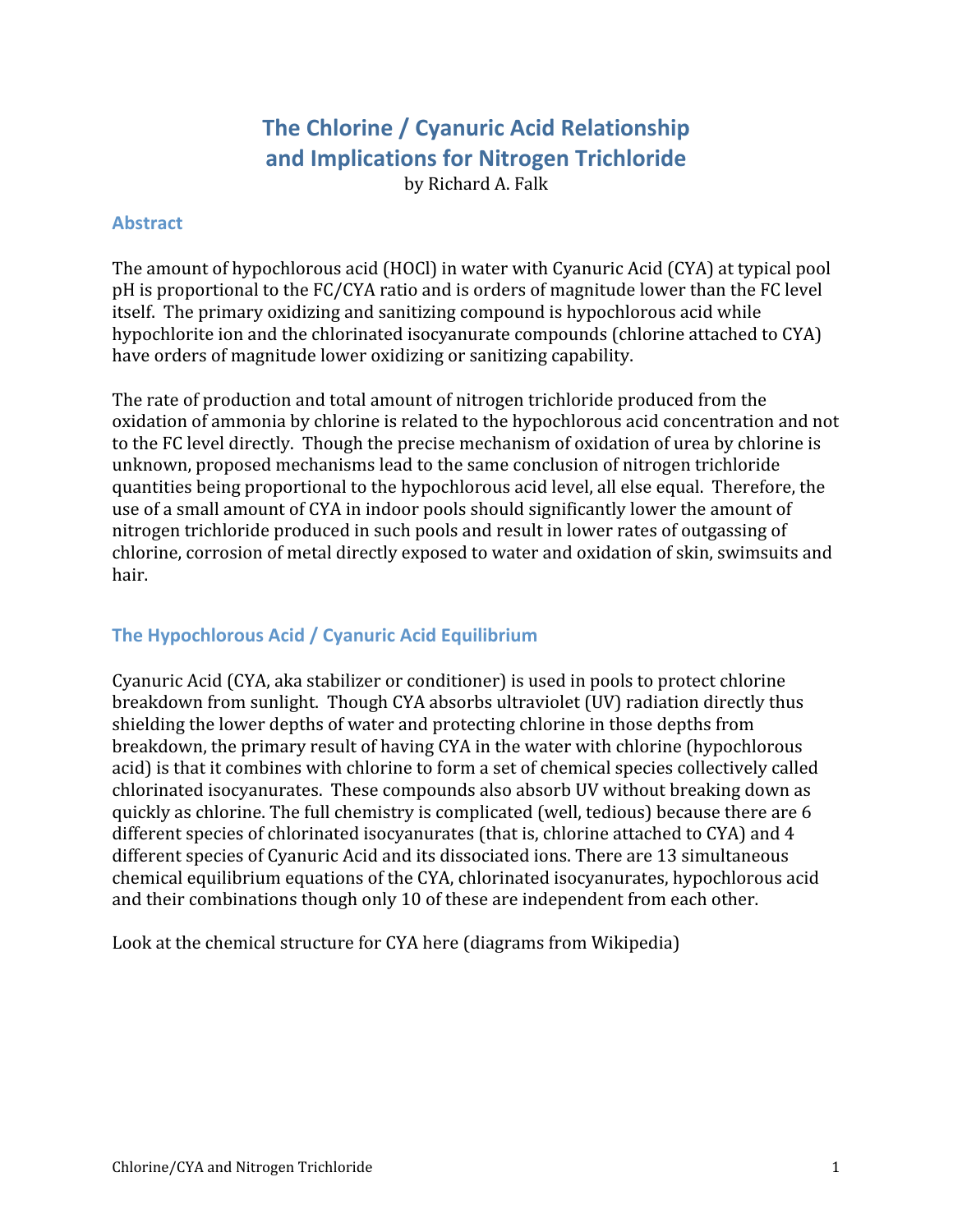

s-triazine-2,4,6-triol

s-triazine-2,4,6-trione

and
that
of
Trichlor
and

Dichlor
here



and notice that essentially the Nitrogen can have either hydrogen or chlorine attached to it and that there are three such sites. Qualitatively, **chlorine combines with CYA to form** new chemicals that are essentially not disinfectants nor oxidizers (to be demonstrated later in this paper). CYA has a moderately strong affinity for chlorine such that when CYA >>
FC
(when
both
are
measured
in
their
respective
ppm),
then
most
of
the
chlorine
is attached to CYA. For example, when the pH is 7.5 and the FC is 3.5 ppm and the CYA is 30 ppm,
then
97%
of
the
chlorine
is
attached
to
CYA.
Nevertheless,
the
chlorine
attached
to CYA gets measured in the FC test because the chlorine gets released from the CYA quickly enough to replenish the chlorine that is consumed by the test (by reacting with dye).

In a very real sense, CYA acts as a hypochlorous acid buffer holding chlorine in reserve, but significantly lowers its concentration which determines the rate of any reaction in which chlorine
participates.
You
can
see
from
the
structure
of
Hypochlorous
Acid
(on
the
left) that it looks similar to water (on the right) with a chlorine atom substituting for a hydrogen atom.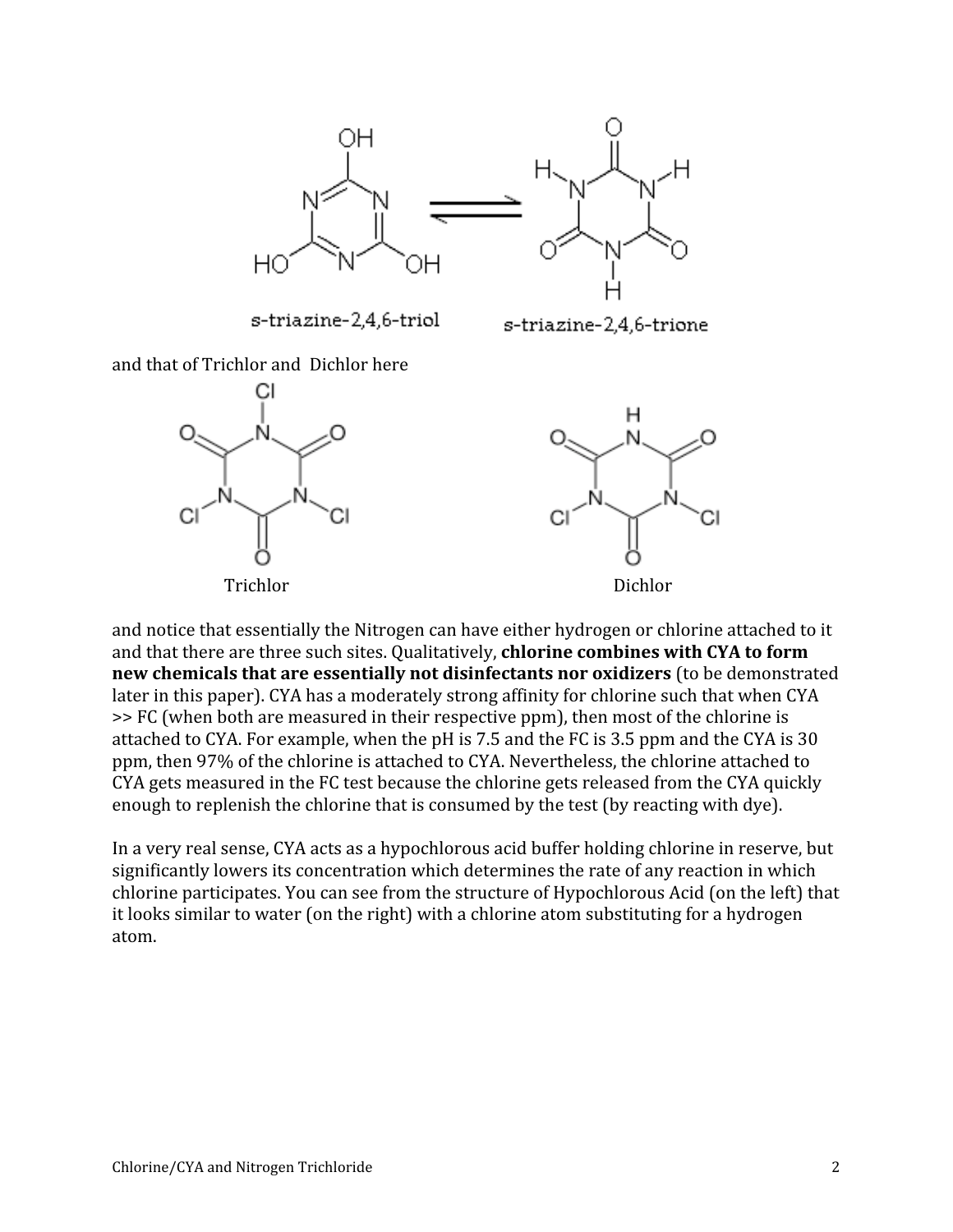

When chlorine combines with CYA, this is a chlorine substitution for a hydrogen atom or essentially
an
exchange
of
the
chlorine
atom
to
the
CYA
and
the
hydrogen
atom
from
the CYA
to
make
water.
When
chlorine
is
released
from
CYA,
then
the
opposite
exchange occurs.

The
definitive
scientific
paper
that
determined
the
equilibrium
constants
between hypochlorous acid, cyanuric acid, and the chlorinated isocyanurates was presented at a conference
in
1973
and
published
in
1974.

The
reference
is
the
following:

```
J. O'Brien, J. Morris and J. Butler, "Equilibria in Aqueous 
Solutions of Chlorinated Isocyanurate", Chapter 14 in A. Rubin, 
ed., Chemistry of Water Supply, Treatment and Distribution, 1973 
Symposium, (published 1974), Ann Arbor Science, Ann Arbor, MI, 
pp. 333-358.
```
This book is out-of-print, but I received permission to reprint/post it and you can retrieve a PDF of this paper at the following web page and I strongly encourage you to read at least the
INTRODUCTION
and
SUMMARY
sections
of
this
document
(note
that
the
term
"Free Chlorine" is not as it is used today and that the FC test really measures "reservoir chlorine" as
described
in
the
paper:

#### http://richardfalk.home.comcast.net/~richardfalk/pool/OBrien.htm

I have created a spreadsheet that calculates the various chemical species including hypochlorous acid concentration given standard water chemistry parameters. This spreadsheet
may
be
found
at
the
following
link:

http://richardfalk.home.comcast.net/~richardfalk/pool/PoolEquations.xls

One
can,
of
course,
use
any
of
a
number
of
standard
chemical
equilibrium
programs
to compute
the
concentrations
of
chemical
species
using
the
equilibrium
constants
from O'Brien
and
concentrations
converted
from
standard
ppm
units.

Such
programs
include CHEMEQL,
EQS4WIN,
MINEQL+,
among
others.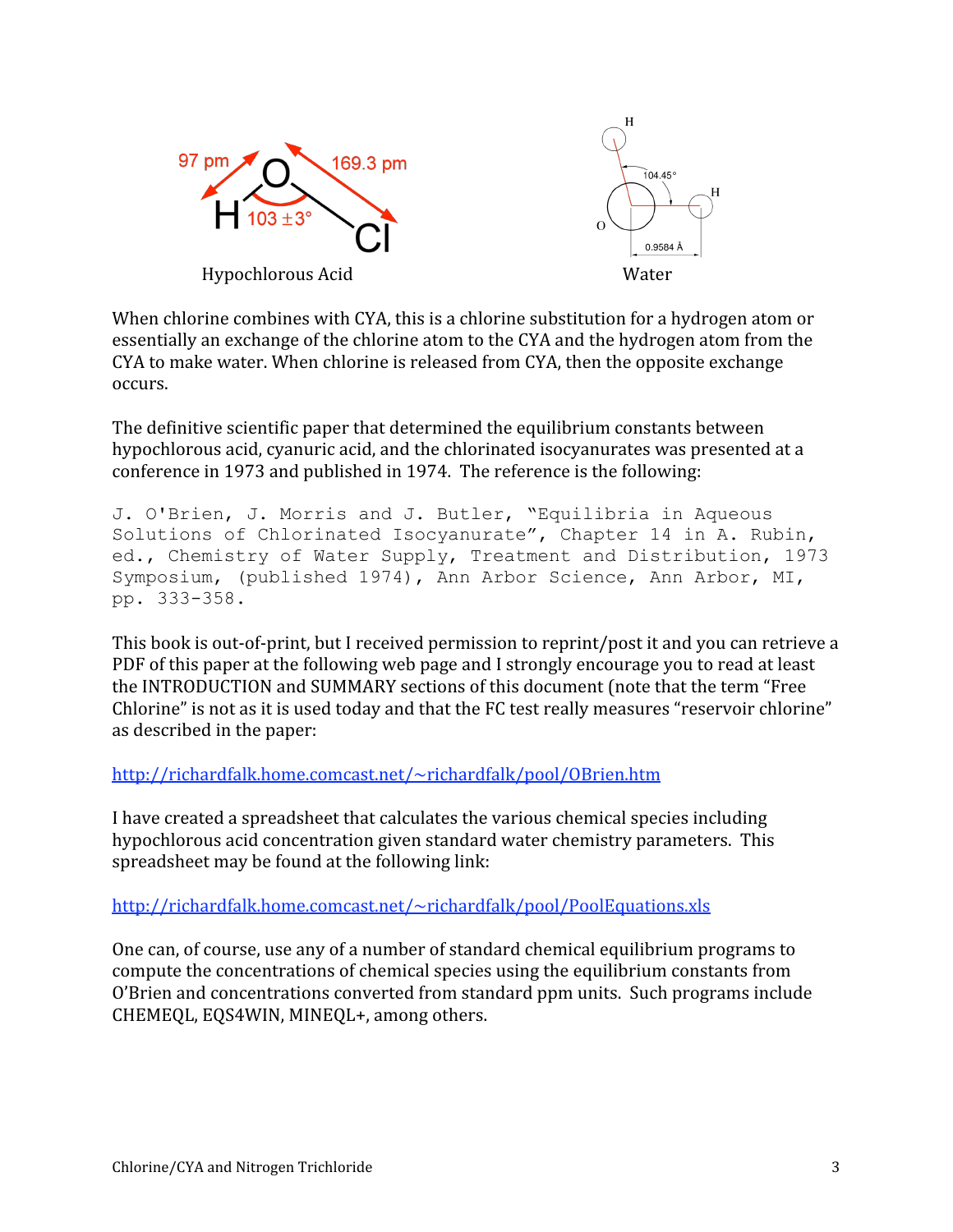# The FC/CYA Ratio as a Proxy for Equivalent FC with no CYA

#### **Simplified
Chemical
Equations**

To
simplify
the
description,
I
will
only
write
about
the
most
dominant
chemical
species found at the pH of pool water. For Cyanuric Acid (which I designate as H<sub>3</sub>CY), the species at highest concentration is the one that has dissociated one hydrogen ion which I will designate as H<sub>2</sub>CY. For the chlorinated isocyanurate species, it is CYA with one hydrogen, one chlorine, and one open slot so is negatively charged which I will designate as HClCY. The
following
is
the
primary
relevant
chemical
equation
to
focus
on:

 $HClCY - H<sub>2</sub>O \leftrightarrow H<sub>2</sub>CY - HOCl$ "Chlorine bound to CYA" + Water  $\leftrightarrow$  "CYA ion" + Hypochlorous Acid

Hypochlorous Acid is the strongly disinfecting and oxidizing form of chlorine so is all I will write about (as opposed to hypochlorite ion). The chlorinated isocyanurates show little if any
disinfecting
capability
and
minimal
oxidation
power.
The
above
equation
is
described by
a
chemical
equilibrium
constant
as
shown
by
the
following:

 $[H_2CY^{-}]$  \* [HOCl] / [HClCY-] = 10<sup>-5.62</sup> = 2.4x10<sup>-6</sup>

At 3.5 ppm Free Chlorine (FC), this is equivalent to 4.9x10<sup>-5</sup> moles/liter concentration while 30 ppm CYA is  $2.3x10^{-4}$  concentration. Since the CYA concentration is much higher than
the
FC
concentration,
even
if
all
the
chlorine
could
attach
to
CYA
via
the
above equation,
the
net
effect
is
that
the
total
amount
of
"chlorine
bound
to
CYA"
can't
be
more than the amount of FC and the  $H_2CY$  does not drop very much. Rearranging, we have:

 $[HOCI] = 2.4x10^{-6} * [HClCY^{-}] / [H<sub>2</sub>CY^{-}]$ 

Hypochlorous acid (HOCl) is also in equilibrium with hypochlorite ion (OCl·) where at a pH of
7.5
this
is
roughly
split
50/50
between
these
two
species.
So
we
can
rewrite
the
above
in terms
of
measured
concentrations
as
follows
where
CYA
and
FC
are
total
concentrations:

```
FC = [HOCI] + [OCI<sup>-</sup>] + [HClCY<sup>-</sup>]CYA = [H<sub>2</sub>CY<sup>2</sup>] + [HClCY<sup>2</sup>][HOCI] = 2.4x10^{-6} * ([FC] - [HOCI] - [OCI<sup>-</sup>]) / ([CYA] - [HClCY<sup>-</sup>])
and
at
a
pH
near
7.5,
[HOCI] = 2.4x10^{-6} * ([FC] - 2*[HOCI]) / ([CYA] - [FC] + 2*[HOCI])
```
For practical purposes, because CYA is much larger than FC, the HClCY can be initially ignored in the above. The above equation implies that the HOCl concentration must be very small and that most of the chlorine is bound to CYA. The following is an approximation we can
test:

[HOCl] is approximately  $2.4x10^{-6}$  \* [FC] / [CYA]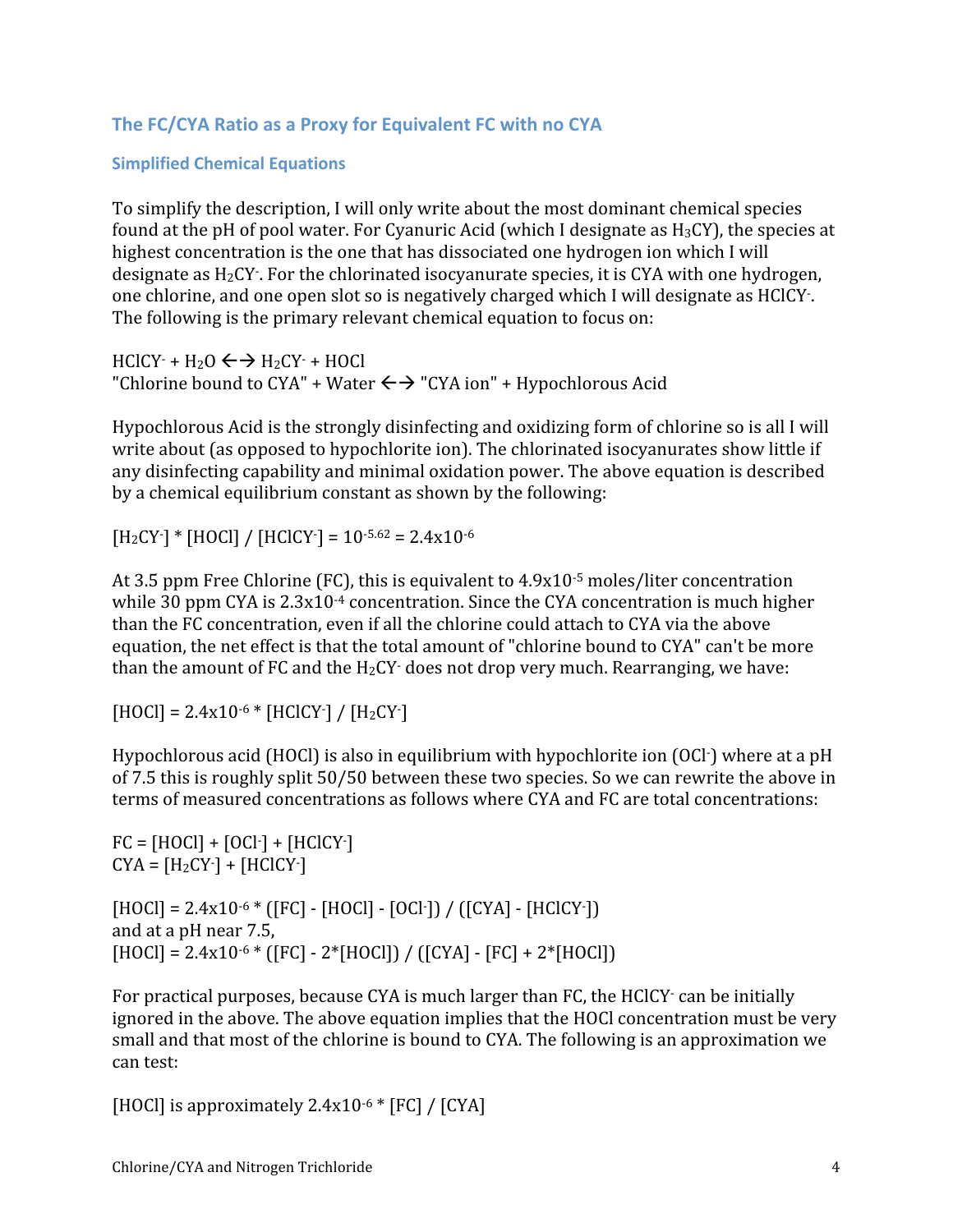The chlorine values of [HOCl] and [FC] can be measured in the same units (as they are on both sides of the equation so any factors cancel), but we can convert the [CYA] concentration
into
ppm
by
multiplying
the
right
hand
side
(numerator)
by
the
molecular weight of CYA, 129.075 g/mole, and 1000 mg/g (multiplying the denominator by this number
converts
CYA
into
ppm)
resulting
in:

HOCl is approximately 0.3 \* FC / CYA

The above approximation isn't terribly far off from the accurate calculation. At an FC of 3.5 ppm
and
a
CYA
of
30
ppm,
the
actual
HOCl
is
0.051
ppm
while
the
above
approximation gives 0.035 ppm. You can see where the FC/CYA ratio comes from -- it is a direct result of the
chemical
equilibrium
between
chlorine
attached
to
CYA
vs.
separate
chlorine
and
CYA. A
more
accurate
approximation
is
given
by
modification
of
the
formula
not
removing
the [FC] term in the denominator (which results in a factor that is the ratio of CYA and Cl<sub>2</sub> molecular
weights):

HOCl is approximately  $0.31 * FC$  / (CYA -  $(1.8 * FC)$ ) or  $0.31 * (FC/CYA) / (1 - (1.8 * (FC/CYA)))$ 

which with the FC of 3.5 ppm and CYA of 30 ppm results in 0.046 which is within 10% of the
correct
result.
However,
the
above
approximation
falls
apart
rather
quickly
when
the CYA/FC ratio is less than 5 and it is still pH dependent (the assumptions were at a pH of 7.5 for
the
dominant
species
which
determines
the
equilibrium
constant).

At a pH of 7.5, there is roughly an equal amount of hypochlorous acid and hypochlorite ion so the 3.5/30 ratio of 0.117 is close to the FC that produces the same amount of hypochlorous acid if there was no CYA, namely 0.106. The following table shows how the FC/CYA ratio can be used as a reasonable proxy for FC with no CYA when the pH is near 7.5.

| $FC$ as $%$<br>of CYA | FC/CYA | <b>Equivalent FC</b><br>with no CYA<br>(based on 30<br>ppm CYA) | <b>Equivalent FC</b><br>with no CYA<br>(based on 50)<br>ppm CYA) | <b>Equivalent FC</b><br>with no CYA<br>(based on<br>$100$ ppm<br>CYA) | $2.06 * 0.31 *$<br>$FC/CYA$ ) / (1<br>$-$ (1.8 $*$<br>(FC/CYA)) |
|-----------------------|--------|-----------------------------------------------------------------|------------------------------------------------------------------|-----------------------------------------------------------------------|-----------------------------------------------------------------|
| $1\%$                 | 0.01   | 0.0075                                                          | 0.0075                                                           | 0.0076                                                                | 0.0065                                                          |
| 2%                    | 0.02   | 0.0152                                                          | 0.0153                                                           | 0.0154                                                                | 0.013                                                           |
| 5%                    | 0.05   | 0.0396                                                          | 0.0400                                                           | 0.0404                                                                | 0.034                                                           |
| 10%                   | 0.10   | 0.0854                                                          | 0.0866                                                           | 0.0874                                                                | 0.078                                                           |
| 20%                   | 0.20   | 0.202                                                           | 0.206                                                            | 0.208                                                                 | 0.20                                                            |
| 30%                   | 0.30   | 0.36                                                            | 0.37                                                             | 0.38                                                                  | 0.42                                                            |
| 40%                   | 0.40   | 0.60                                                            | 0.62                                                             | 0.64                                                                  | 0.91                                                            |
| 50%                   | 0.50   | 0.92                                                            | 0.98                                                             | 1.02                                                                  | 3.2                                                             |
| 60%                   | 0.60   | 1.39                                                            | 1.50                                                             | 1.61                                                                  | N/A                                                             |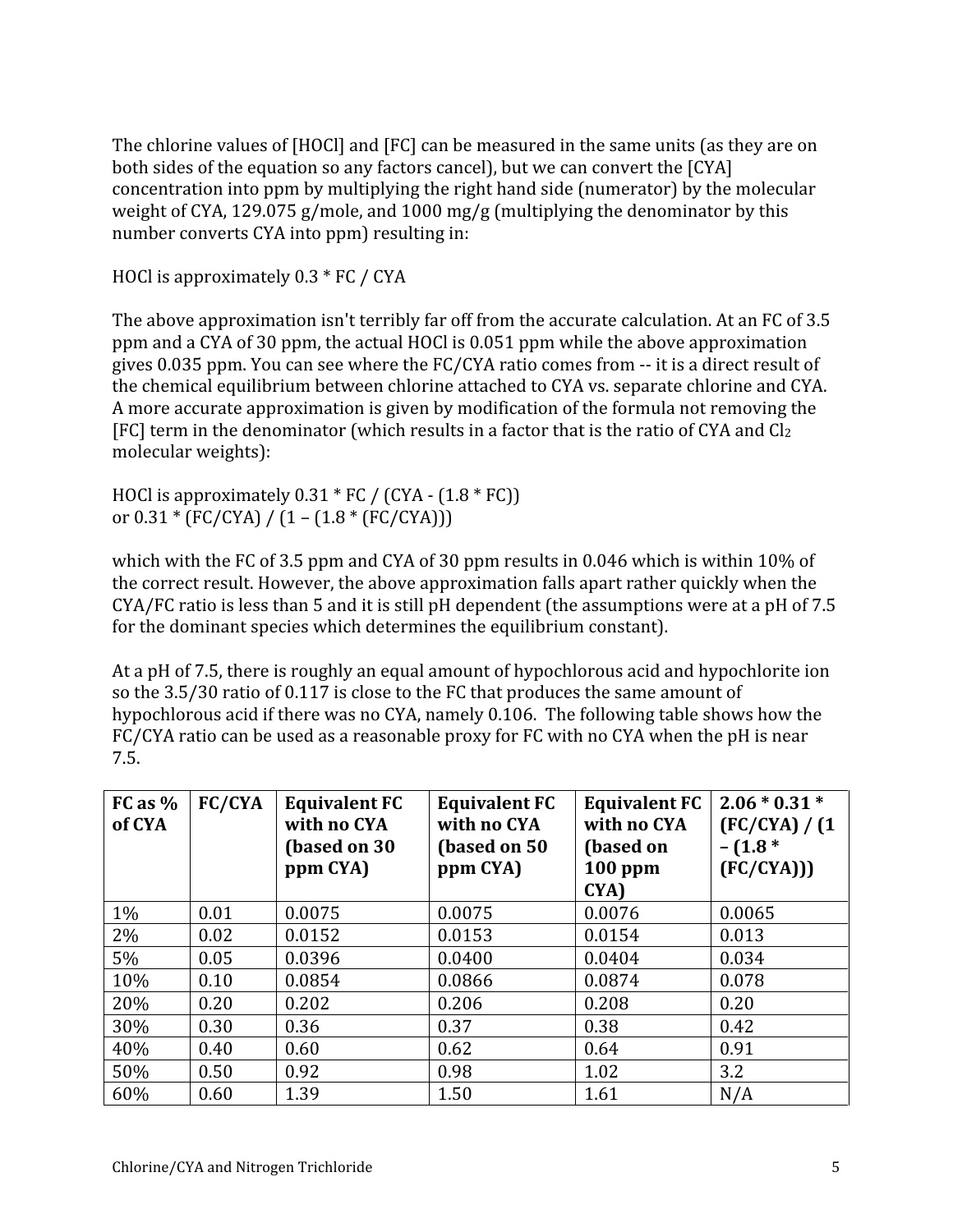| $FC$ as $%$<br>of CYA | FC/CYA | <b>Equivalent FC</b><br>with no CYA<br>(based on 30<br>ppm CYA) | <b>Equivalent FC</b><br>with no CYA<br>(based on 50)<br>ppm CYA) | <b>Equivalent FC</b><br>with no CYA<br>(based on<br>$100$ ppm<br>CYA) | $2.06 * 0.31 *$<br>(FC/CYA) / (1<br>$-$ (1.8 $*$<br>(FC/CYA)) |
|-----------------------|--------|-----------------------------------------------------------------|------------------------------------------------------------------|-----------------------------------------------------------------------|---------------------------------------------------------------|
| 70%                   | 0.70   | 2.03                                                            | 2.27                                                             | 2.50                                                                  | N/A                                                           |
| 80%                   | 0.80   | 2.89                                                            | 3.35                                                             | 3.88                                                                  | N/A                                                           |
| 85%                   | 0.85   | 3.41                                                            | 4.05                                                             | 4.84                                                                  | N/A                                                           |
| 90%                   | 0.90   | 4.00                                                            | 4.87                                                             | 6.02                                                                  | N/A                                                           |
| 95%                   | 0.95   | 4.66                                                            | 5.81                                                             | 7.49                                                                  | N/A                                                           |
| 100%                  | 1.00   | 5.38                                                            | 6.90                                                             | 9.30                                                                  | N/A                                                           |

You can see from the above that a constant FC/CYA ratio results in the same hypochlorous acid concentration (or equivalent FC with no CYA which is about double at pH 7.5) independent of CYA level (from 30 to 100 ppm) even when the FC as a % of CYA is up to around
50%
at
which
point
the
error
is
around
10%
of
the
hypochlorous
acid concentration
(or
equivalent
FC
with
no
CYA).

This
is
why
3
ppm
FC
with
30
ppm
CYA
is the same as 6 ppm FC with 60 ppm CYA is the same as 10 ppm FC with 100 ppm CYA. As the CYA level climbs, the FC must also be increased proportionately in order for the **hypochlorous
acid
concentration
to
remain
constant.**

The FC/CYA ratio itself as a proxy for the equivalent FC is a rough guide when the ratio is 20%
or
less,
but
you
can
see
that
it's
only
rough
since
1
ppm
FC
at
100
ppm
CYA
is
not equivalent to 0.0100 but rather to 0.0076 ppm. Nevertheless, it does give an order-ofmagnitude
sense
for
the
effect
of
CYA.

The
more
accurate
formula
shown
in
the
last column, still based on the FC/CYA ratio (the 2.06 factor converts HOCl to equivalent FC at a pH of 7.5), is reasonably accurate up to an FC/CYA ratio of 30%.

#### **Complex
Chemical
Equations**

So how can one conclude what the dominant species are since that is the assumption I started
with
above?
Let's
look
at
the
detailed
equations
and
go
through
a
process
of elimination based on the pH. We'll start with the easier case to analyze, namely CYA and its dissociated
species.
Some
of
the
following
equations
use
an
adjusted
equilibrium
constant for the ionic strength in typical pool water at 300 ppm CH, 100 ppm TA, 30 ppm CYA and 525
ppm
TDS.
All
of
the
equilibrium
constants
come
from
the
1974
O'Brien
paper, but
you can
also
see
these
constants
(with
some
minor
errors
due
to
using
slightly
different sources)
in
the
following
link

http://www.epa.gov/hpv/pubs/summaries/tricltrz/c14659rr.pdf

on
document
page
12
(
PDF
page
18
).

| $H_3CY \leftrightarrow H_2CY \rightarrow H^+$ | $pK = -\log_{10}(K) = 6.83$ |
|-----------------------------------------------|-----------------------------|
| $H_2CY \leftrightarrow HCY^{2-} + H^+$        | $pK = 11.26$                |
| $HCY^2 \leftarrow \rightarrow CY^{3-} + H^+$  | $pK = 13.32$                |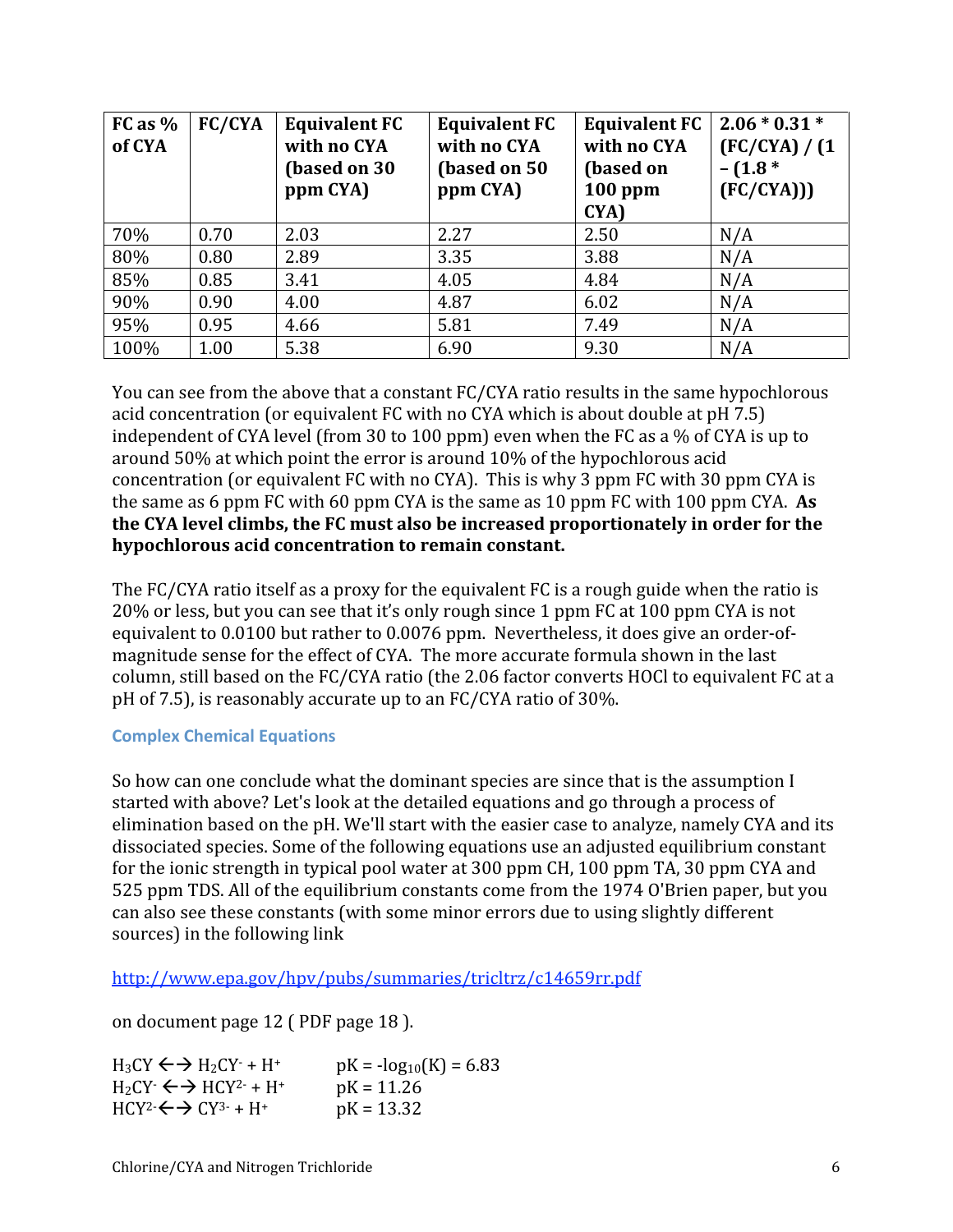Let's take a look at the first reaction's equilibrium expression:

 $[H^+]$  \*  $[H_2CY^-] / [H_3CY] = 10^{-6.83}$ 

Taking the negative  $log_{10}$  of both sides gives:

 $pH - log_{10}([H_2CY^{-}] / [H_3CY]) = pK$  $log_{10}([H_2CY^{\cdot}]/[H_3CY]) = pH - pK$ 

So from the above, and generalizing, one can see that when  $pH \leq pK$  then the ratio in the  $log_{10}$  is less than 1 while when pH > pK the ratio in the  $log_{10}$  is greater than 1. So this means that at a pH of 7.5, the following are true:

 $[CY^{3-}] << [HCY^{2-}]$  $[HCY<sup>2</sup>]<$  <  $[H<sub>2</sub>CY]$  $[H<sub>2</sub> CY<sup>-</sup>] > [H<sub>3</sub> CY]$ 

So this is where we get our initial assumption of  $H_2CY$  being the dominant cyanurate species where we can see that the next most dominant cyanurate species is  $H_3CY$ .

For the chlorinated isocyanurates, we have the following (the pK are adjusted for ionic strength):

 $H_2CICY \leftarrow \rightarrow H^+ + HClCY$  pK = 5.28  $HClCY \leftrightarrow H^+ + ClCY^{2-} \qquad pK = 9.98$  $HCl<sub>2</sub>CY \leftrightarrow H<sup>+</sup> + Cl<sub>2</sub>CY$  pK = 3.70

where we can conclude the following at a pH near 7.5:

 $HClCY \Rightarrow H_2ClCY$ CICY<sup>2</sup> - << HCICY  $Cl_2CY \Rightarrow HCl_2CY$ 

So of the above species, HClCY $\cdot$  and Cl<sub>2</sub>CY $\cdot$  are dominant, but we cannot yet tell which is more dominant between these two. There are additional chemical equations relating to the interaction
of
chlorine
with
the
chlorinated
isocyanurates
as
follows:

| $Cl_2CY$ + H2O $\leftrightarrow$ HClCY + HOCl        | $pK = 4.51$ |
|------------------------------------------------------|-------------|
| $HCl_2CY + H2O \leftrightarrow H_2ClCY + HOCI$       | $pK = 2.93$ |
| $Cl_3CY + H2O \leftarrow \rightarrow HCl_2CY + HOCI$ | $pK = 1.80$ |

Because the HOCl concentration is relatively small (pHOCl > 4.6; actually > 6), this implies the
following:

 $HClCY$  >  $Cl_2CY$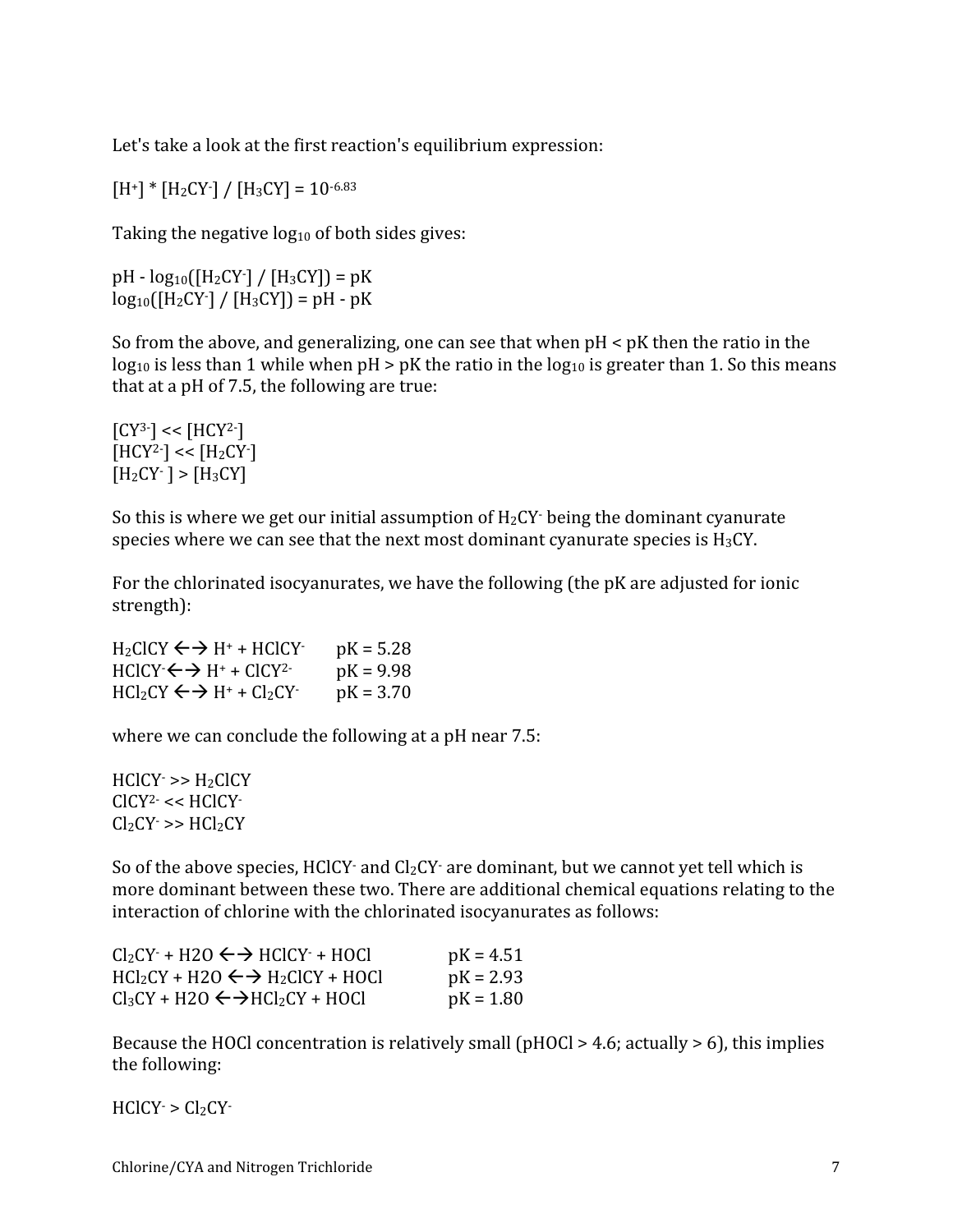# $H_2CICY \gg HCl_2CY$  $HCl<sub>2</sub>CY \gg Cl<sub>3</sub>CY$

So the assumption that HClCY is the dominant chlorinated isocyanruate species is reasonable and the next most dominant chlorinated isocyanurate species is  $\text{Cl}_2\text{CY}$  .

In spite of the above equilibrium, the rate of release of chlorine from CYA is rather fast (see the half-life constants in the aforementioned EPA link) so all of the chlorine attached to CYA measures as FC in the FC test because the HOCl gets used up reacting with the dye in the test and more HOCl is released from that attached to CYA (or is converted from hypochlorite ion) in the time of the test. Essentially, the FC test mostly measures the amount
of
chlorine
in
"reserve"
and
does
not
measure
the
amount
of
active
disinfecting
and oxidizing
chlorine
alone.

# **Graphs
of
Chlorine
vs.
pH**

The traditional industry graph showing hypochlorous acid and hypochlorite ion as a function of pH is incorrect in the presence of Cyanuric Acid (CYA). The traditional graph and
the
correct
graph
when
CYA
is
present
are
shown
below:



Since it is hard to see the proportional effects of pH, the following are the equivalent graphs using
a
log
scale
for
FC
concentration: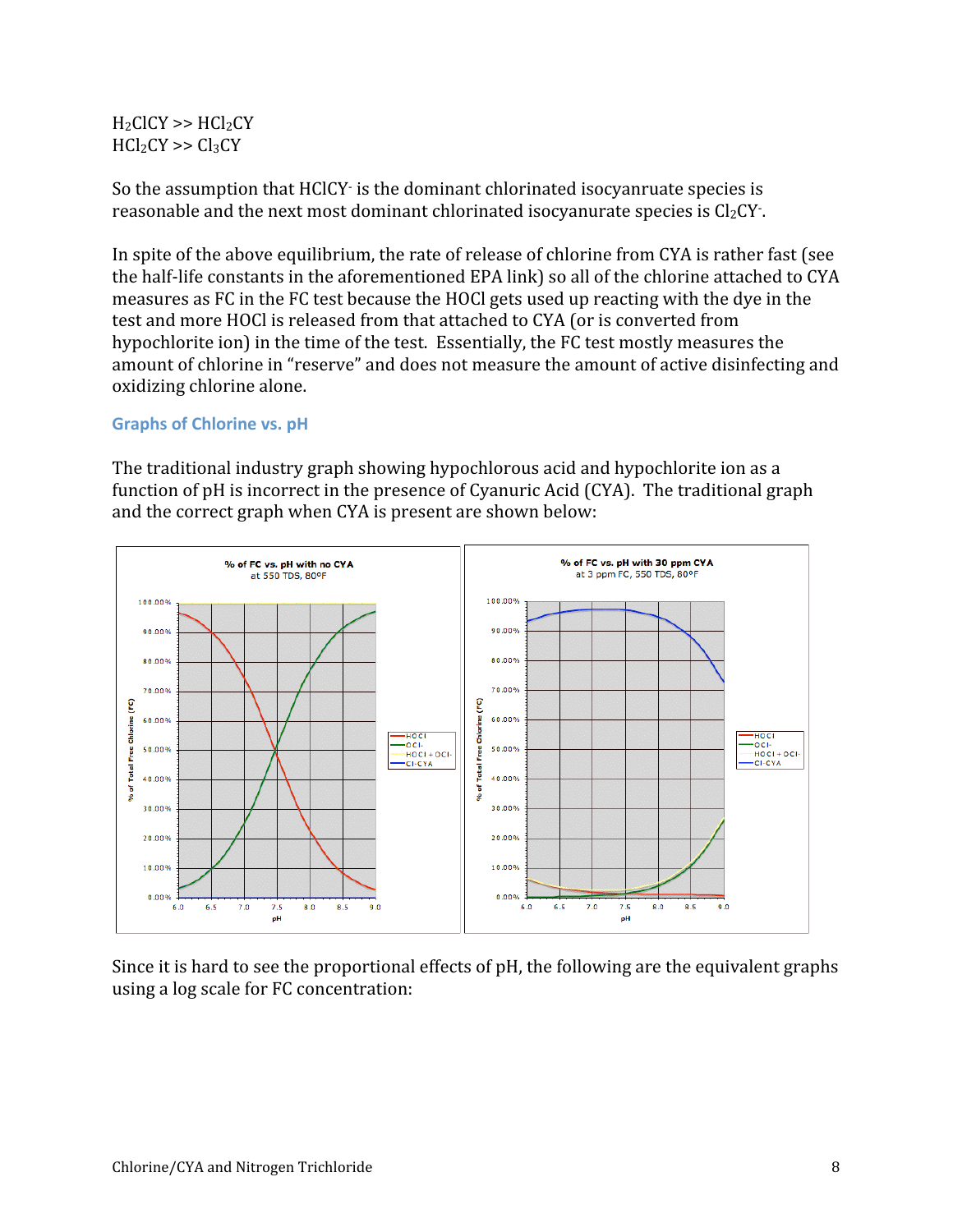

If you look carefully, you will see that the log graph on the right is the same as shown in the O'Brien paper in Figure 14.5 on page 352 except that my pH range is narrower and I have combined
multiple
chlorinated
cyanurate
species
into
one
"Cl‐CYA"
curve.

In
particular, the shape of the HOCl (red) and OCl<sup>.</sup> (green) curves is the same as in the O'Brien paper. This, of course, is not a surprise since I used the O'Brien equilibrium constants to generate the
graph
from
a
spreadsheet
that
computes
chemical
species
concentration.

The above graphs show that CYA buffers hypochlorous acid such that the effect of pH on hypochlorous acid level is not as strong as without CYA (i.e. the red curve is more "flat", especially
above
pH
7.5).

# **Effects
of
Cyanuric
Acid
on
Disinfection
and
Oxidation**

Though
the
above
chemistry
demonstrates
the
very
low
level
of
hypochlorous
acid
in
the presence
of
Cyanuric
Acid
(CYA),
how
do
we
know
that
chlorine
attached
to
CYA
is
not
as effective?

There
have
been
numerous
scientific
studies
to
answer
this
question
so
let's
look at
ones
readily
available
online
and
most
being free
of
charge.

If
one
calculates
the
hypochlorous
acid
concentration
when
there
is
hard
data
for
kill
times (not
just
"<
30
seconds"),
one
is
able
to
predict
the
kill
times
within
a
factor
of
2
in
most cases
thus
demonstrating
that
hypochlorous
acid
is
the
primary
disinfecting
agent
and
that the
chlorinated
isocyanurates
have
a
much
diminished
capacity
except
as
a
reservoir
for hypochlorous
acid.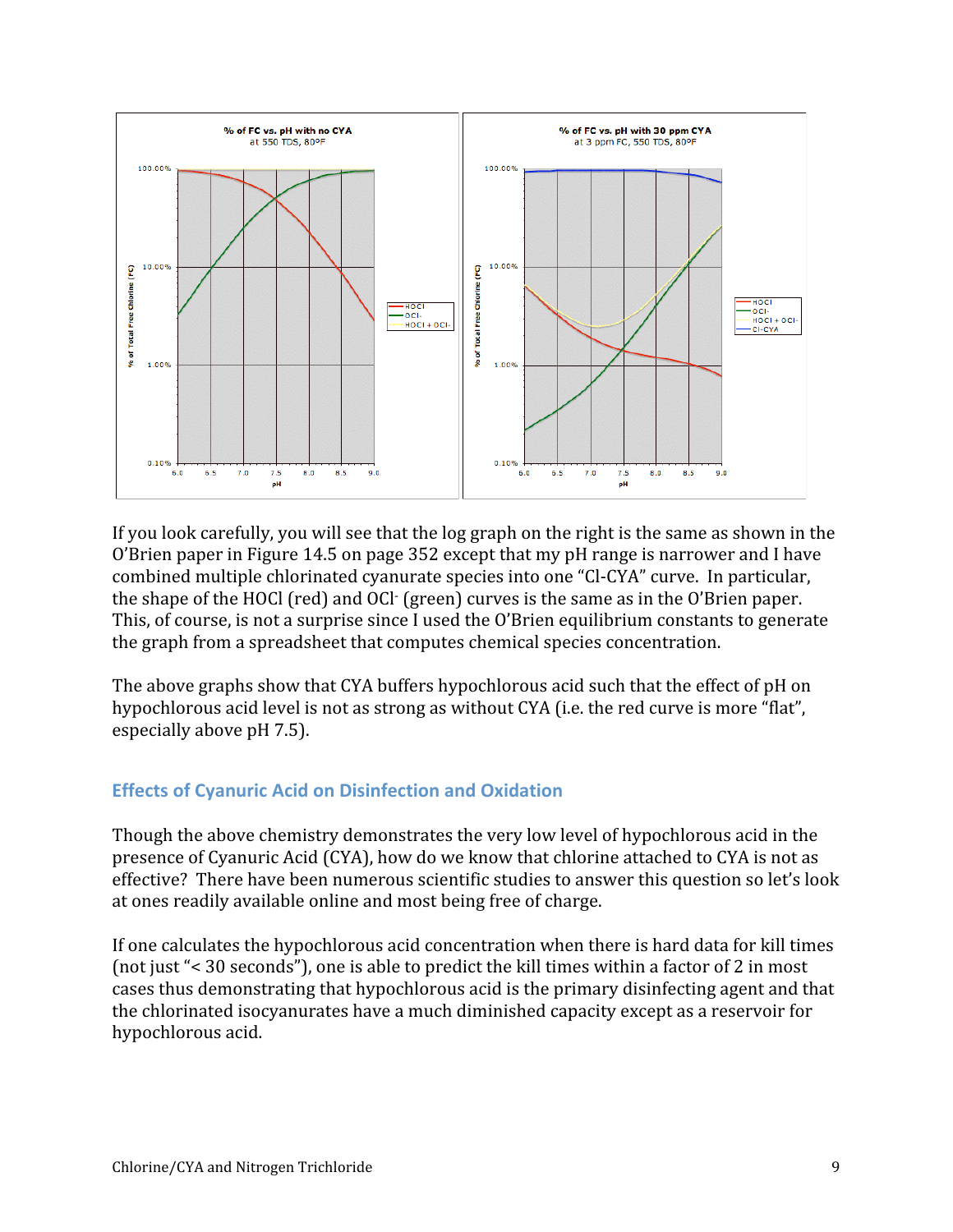#### **Bacteria**

The
following
four
papers
published
from
1965
to
1969
show
the
significant
reduction
in bacterial kill times when chlorine is in the presence of Cyanuric Acid (CYA). Note that the fourth reference demonstrates how ammonia in water reduces some of the apparent effect of
CYA
on
chlorine
kill
rates,
most
likely
due
to
the
formation
of
monochloramine
which
is not
moderated
in
strength
by
CYA
(though
is
a
less
powerful
bactericide
than
hypochlorous acid). It should also be noted that the presence of organic matter in the water can consume chlorine
such
that
low
FC
levels
can
become
ineffective.

This
is
where
CYA
can
become helpful, where higher FC levels can be used to not "run out" of chlorine while having moderated
strength
in
spite
of
the
higher
FC
level.

http://www.pubmedcentral.nih.gov/picrender.fcgi?artid=1256554&blobtype=pdf

http://www.pubmedcentral.nih.gov/picrender.fcgi?artid=377704&blobtype=pdf

http://www.pubmedcentral.nih.gov/picrender.fcgi?artid=546955&blobtype=pdf

http://www.pubmedcentral.nih.gov/picrender.fcgi?artid=1227093&blobtype=pdf

#### **Viruses**

The
following
1988
paper
demonstrates
the
significant
reduction
in
virus
activation
time when chlorine is in the presence of Cyanuric Acid (CYA).

http://www.jstor.org/pss/3863297

#### **Protozoan
Oocysts**

The
following
two
papers
in
1983
and
2009
demonstrate
the
significant
reduction
in inactivation of protozoan oocysts when chlorine is in the presence of Cyanuric Acid (CYA).

http://www.pubmedcentral.nih.gov/picrender.fcgi?artid=239534&blobtype=pdf

http://www.iwaponline.com/jwh/007/jwh0070109.htm

#### **Algae**

The
following
1981
paper
does
not
demonstrate
any
significant
affect
of
Cyanuric
Acid (CYA)
on
chlorine
effectiveness
against
killing
algae.

This
is
not
only
inconsistent
with
all previous
studies
as
shown
above,
but
it
is
inconsistent
with
the
experience
of
over
20,000 (mostly
residential)
pool
owners
reporting
at
The
PoolForum
and
over
10,000
pool
owners reporting
at
Trouble
Free
Pool
where
the
chlorine/CYA
relationship
has
successfully
kept these
pools
free
of
algae
using
chlorine
alone.

I
can
only
speculate
that
the
growth
media used
to
culture
the
algae
may
have
contained
ammonia‐like
compounds
that
created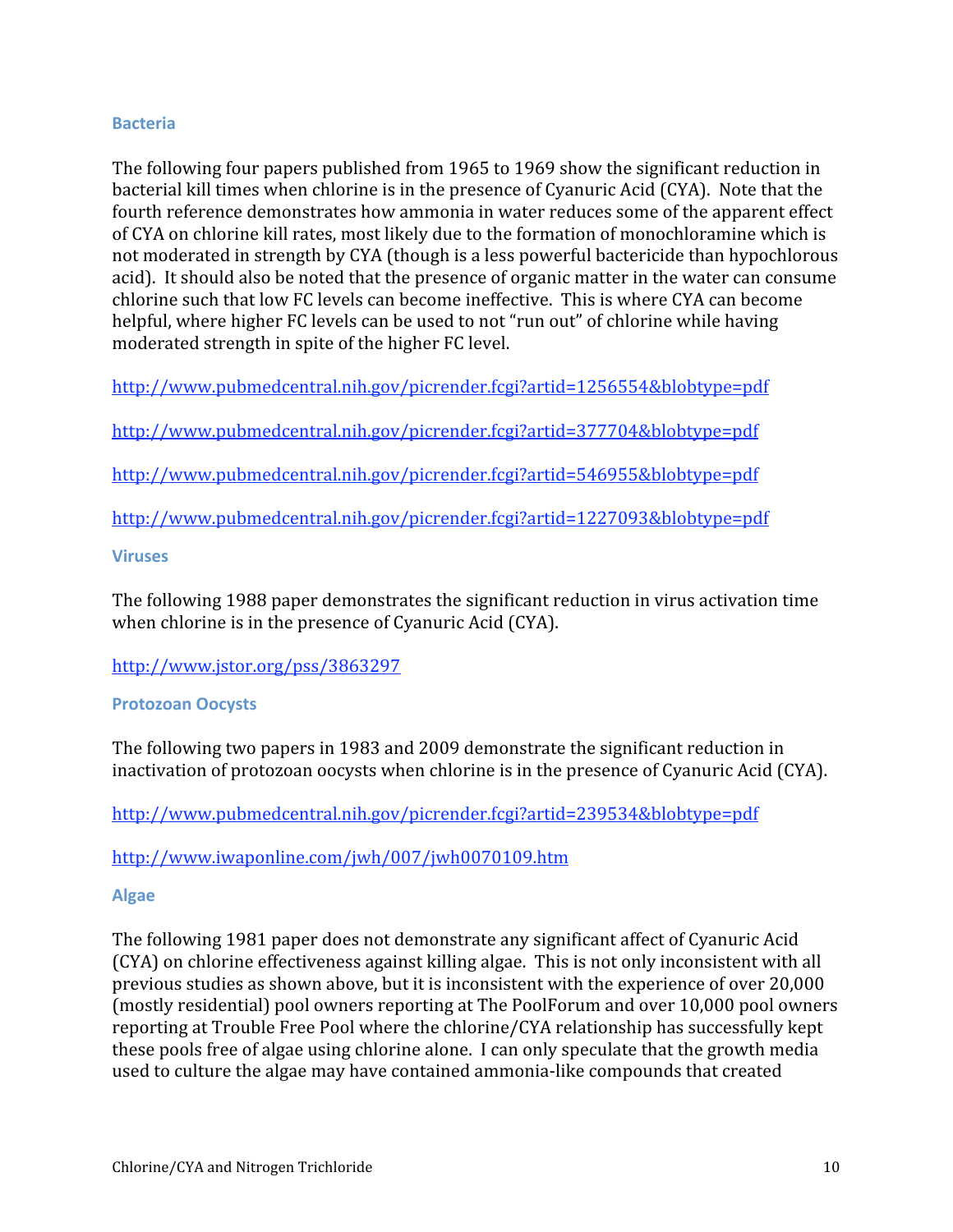compounds
(such
as
monochloramine)
that
inhibited
algae
growth
and
were
not
affected by
CYA
level.

http://www.pubmedcentral.nih.gov/picrender.fcgi?artid=241858&blobtype=pdf

# **Organics**

The
following
2001
paper
demonstrates
that
for
the
oxidation
of
monochlorodimedone (MCD), the rates with chlorinated cyanurates were estimated to be  $1/150$ <sup>th</sup> that of the free chlorine
solution
(hypochlorous
acid
plus
hypochlorite
ion;
mostly
the
former
as
the
pH was
7.0).

# http://dx.doi.org/10.1016/S0043‐1354(01)00482‐1

U.S. Patent 5,591,692 issued in 1997 and assigned to Bio-Lab (now part of Chemtura) demonstrates
a
significant
reduction
in
the
rate
or
production
of
chloroform (trihalomethane,
THM)
from
humic
acid
reacting
with
chlorine
when
either
Cyanuric
Acid or
glycoluril
was
present.

Glycoluril
is
very
similar
to
CYA
in
that
it
binds
to
chlorine,
but does
so
somewhat
more
strongly
than
CYA.

# http://www.google.com/patents?vid=USPAT5591692

# **Real‐Pool
Studies
on
Disinfection
and
ORP**

Though
some
of
the
scientific
studies
noted
above
used
real
pool
water
in
addition
to chlorine
demand‐free
water,
there
has
been
a
controversy
in
the
industry
as
to
whether
the chemistry of chlorine and CYA applies to "real pools". The following two studies using real pools
attempt
to
answer
this
question.

#### **Pinellas
County,
Florida
Pool
Study
1992
(1994)**

The following is a link to the main page for the Pinellas study with links under the heading "Florida
Study
Details
Microbicidal
Properites
of
Chlorine".

#### http://www.nspf.com/Research\_Archives.html

One of the conclusions of this study was that Free Chlorine (FC) had by far more influence on
the
bacteria
populations
(disinfection
conditions)
than
any
other
variable.

However,
the study did not look specifically at calculated hypochlorous acid concentration so I decided to do
that
myself.

First,
I
put
all
of
the
raw
data
into
a
spreadsheet
which
can
be
viewed
in HTML
at
the
following
link:

http://richardfalk.home.comcast.net/pool/Pinellas.htm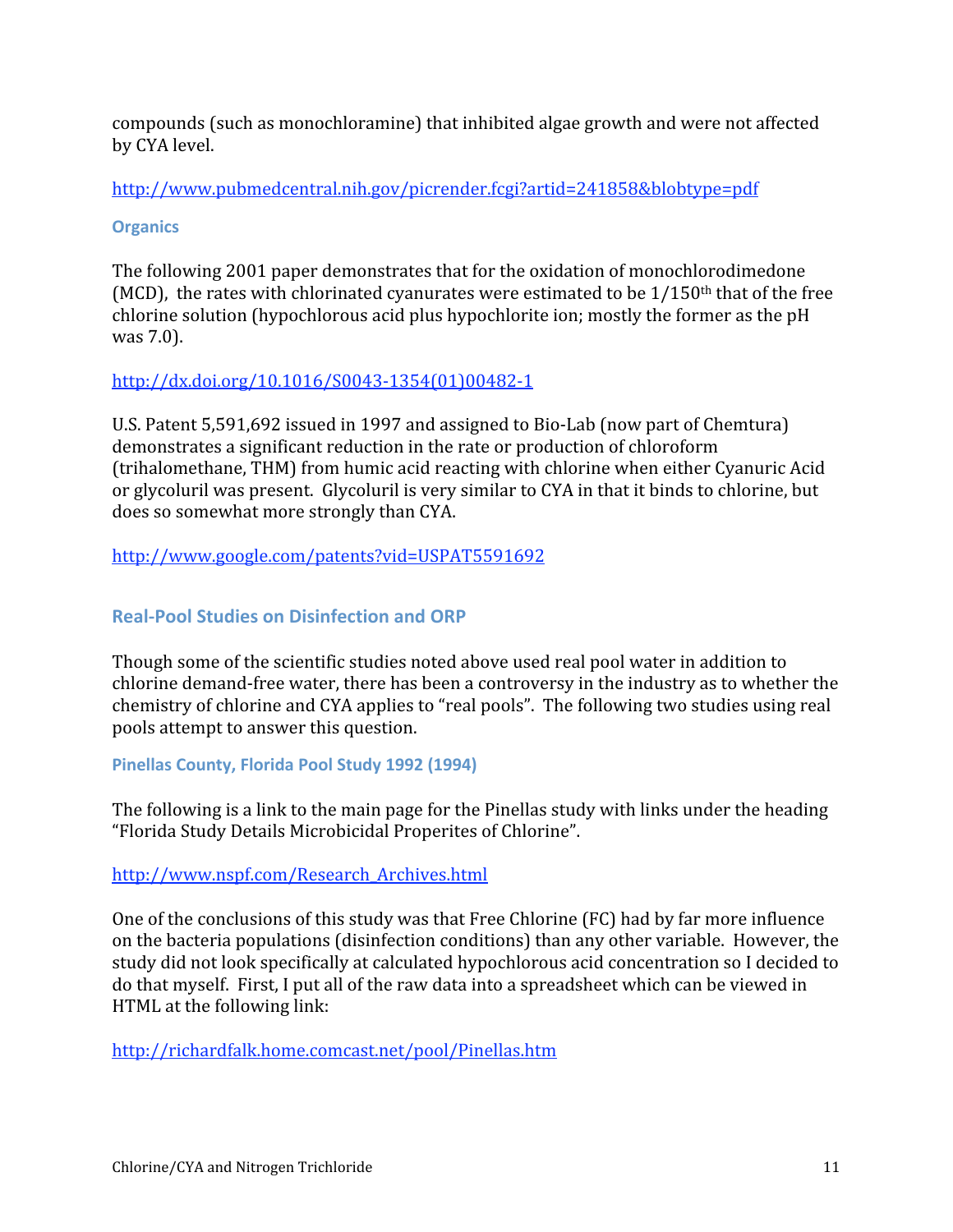I extracted relevant columns of data and sorted by Free Chlorine (FC) and by calculated hypochlorous acid (HOCl) concentrations as shown in the following links and highlighted in red the bacteria and algae counts that were considered to be a problem according to study criteria.

http://richardfalk.home.comcast.net/pool/PinellasFC.htm

http://richardfalk.home.comcast.net/pool/PinellasHOCl.htm

To
see
the
effects
of
FC
and
calculated
HOCl,
I
reorganized
the
data
into
groups
increasing in
a
logarithmic
fashion.

Let's
first
look
at
the
data
using
FC.

Due
to
space
limitations,
I only
show
bacteria
and
not
algae,
but
the
algae
data
didn't
make
any
sense
anyway
with only
4
pools
with
green
algae
and
that
pools with
no FC
and high
bacterial counts
had
no green
algae.

| Count | FC            | <b>HPC</b> | TCOLI  | FCOLI  | NCOLI  | PSEUD | TSTAPH | FSTREP |
|-------|---------------|------------|--------|--------|--------|-------|--------|--------|
| 49    | < 0.1         | 48.98%     | 36.73% | 20.41% | 57.14% | 6.12% | 6.12%  | 2.04%  |
| 4     | $0.1 - 0.19$  | 25.00%     | 0.00%  | 0.00%  | 75.00% | 0.00% | 0.00%  | 0.00%  |
| 14    | $0.2 - 0.39$  | 14.29%     | 7.14%  | 7.14%  | 14.29% | 7.14% | 28.57% | 0.00%  |
| 35    | $0.4 - 0.79$  | 8.57%      | 11.43% | 5.71%  | 20.00% | 2.86% | 11.43% | 0.00%  |
| 44    | $0.8 - 1.59$  | 9.09%      | 6.82%  | 4.55%  | 9.09%  | 2.27% | 2.27%  | 0.00%  |
| 111   | $1.6 - 3.19$  | 4.50%      | 6.31%  | 4.50%  | 9.01%  | 0.00% | 7.21%  | 0.00%  |
| 189   | $3.2 - 6.39$  | 4.76%      | 5.82%  | 3.70%  | 12.17% | 0.00% | 3.17%  | 0.53%  |
| 29    | $6.4 - 12.79$ | 0.00%      | 6.90%  | 3.45%  | 0.00%  | 0.00% | 3.45%  | 0.00%  |
| 11    | >12.8         | 0.00%      | 9.09%  | 0.00%  | 0.00%  | 0.00% | 0.00%  | 0.00%  |
|       |               |            |        |        |        |       |        |        |
| 486   | Overall       | 9.88%      | 9.67%  | 5.76%  | 15.84% | 1.23% | 5.56%  | 0.41%  |

You can see an S-curve like effect where a threshold FC roughly at 0.2 results in a significant drop in the percentage of pools with bacteria counts, though there is no level of chlorine
that
has
no
counts
whatsoever
though
pool
#318
had
an
HPC
of
31000
and
an NCOLI of 320 (and 2 TSTAPH) and yet had 5 ppm Free Chlorine (FC) with a pH of 7.2 and no
Cyanuric
Acid.

So
there
are
clearly
no
absolutes.

Now
let's
look
at
something
the
report
didn't
examine
–
calculated
hypochlorous
acid concentration.

| Count | HOC1             | HPC.   | TCOLI  | FCOLI  | NCOLI  | PSEUD | TSTAPH | FSTREP |
|-------|------------------|--------|--------|--------|--------|-------|--------|--------|
| 58    | < 0.001          | 43.10% | 31.03% | 17.24% | 51.72% | 5.17% | 5.17%  | 1.72%  |
| 10    | $0.001 - 0.0019$ | 30.00% | 20.00% | 20.00% | 50.00% | 0.00% | 10.00% | 0.00%  |
| 22    | $0.002 - 0.0039$ | 9.09%  | 4.55%  | 4.55%  | 9.09%  | 0.00% | 13.64% | 0.00%  |
| 44    | $0.004 - 0.0079$ | 2.27%  | 13.64% | 6.82%  | 13.64% | 4.55% | 9.09%  | 0.00%  |
| 92    | $0.008 - 0.0159$ | 7.61%  | 6.52%  | 3.26%  | 9.78%  | 0.00% | 2.17%  | 0.00%  |
| 94    | $0.016 - 0.0319$ | 4.26%  | 5.32%  | 2.13%  | 12.77% | 0.00% | 6.38%  | 1.06%  |
| 55    | $0.032 - 0.0639$ | 3.64%  | 3.64%  | 3.64%  | 3.64%  | 0.00% | 0.00%  | 0.00%  |
| 28    | $0.064 - 0.1279$ | 0.00%  | 0.00%  | 0.00%  | 7.14%  | 0.00% | 0.00%  | 0.00%  |
| 83    | >0.128           | 4.82%  | 8.43%  | 6.02%  | 10.84% | 1.20% | 9.64%  | 0.00%  |
|       |                  |        |        |        |        |       |        |        |
| 486   | Overall          | 9.88%  | 9.67%  | 5.76%  | 15.84% | 1.23% | 5.56%  | 0.41%  |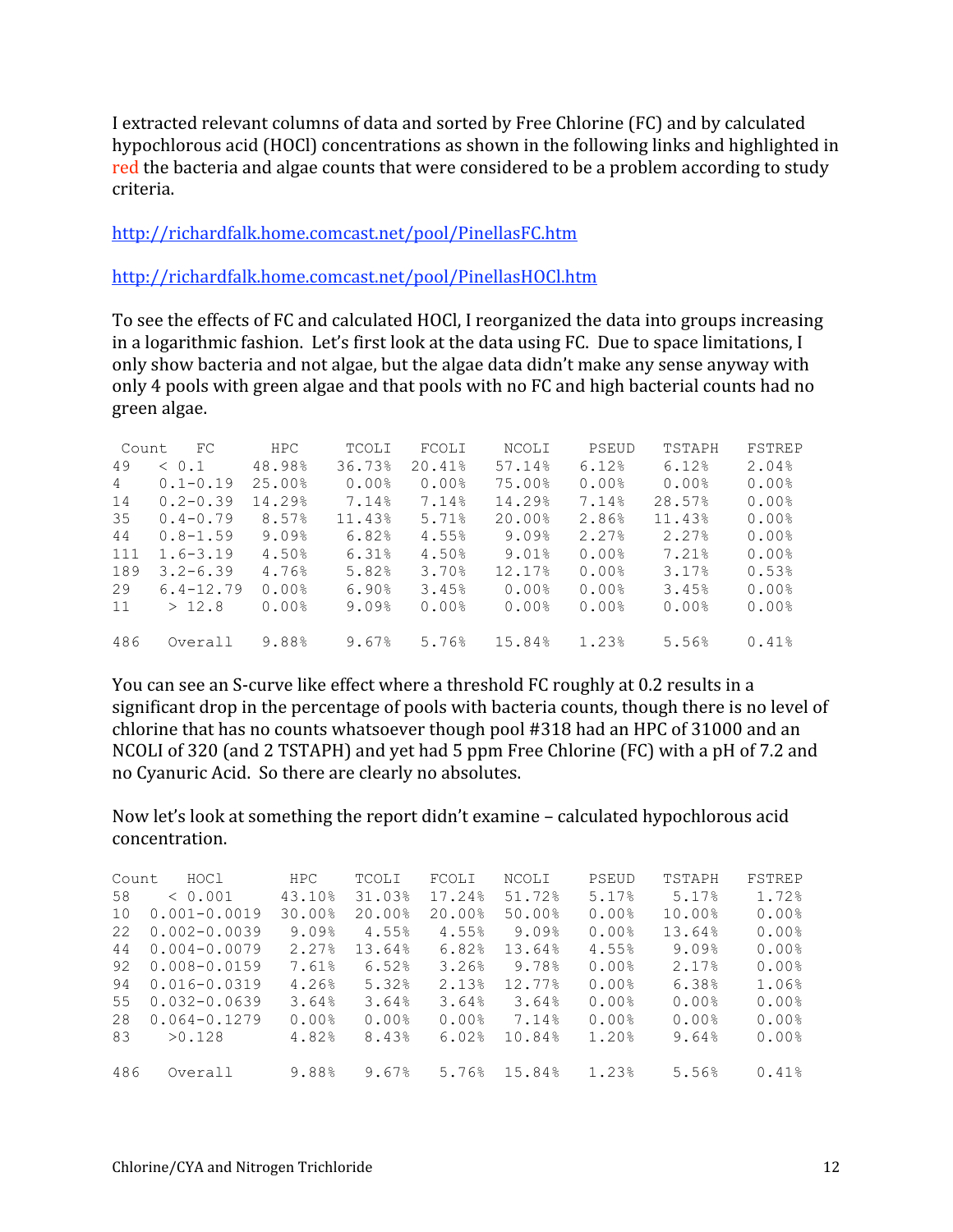Here you can see an even steeper S-curve effect at a very low chlorine level of around 0.002 ppm HOCl which at a pH near 7.5 is an FC of 0.004 ppm with no CYA. Basically, what appears
to
be
going
on
is
that
it
takes
an
incredibly
low
chlorine
level
to
kill
most
bacteria faster than they can grow so one cannot really conclude that FC is the most influential variable since one could just as readily conclude that it is HOCl instead. Most heterotrophic bacteria have a CT value (chlorine concentration in ppm times time in minutes) for a 99% (2‐log)
kill
of
around
0.08
and
this
is
equivalent
to
a
50%
kill
CT
value
of  $log_{10}(1/0.5)^*0.08/2 = 0.012$ . Bacterial generation time (the time it takes to double in population)
is
from
15
to
60
minutes
so
using
15
minutes
this
means
it
would
take
only 0.012/15
=
0.0008
ppm
FC
to
kill
bacteria
faster
than
they
can
reproduce.

Since
real
pool water has slower kill times than lab conditions, the study results are not surprising and the main
point
is
still
the
same
–
most
of
the
common
bacteria
are
incredibly
easy
to
kill
(in general)
so
the
study
results
in
reality
were
inconclusive
with
respect
to
FC
vs.
calculated HOCl
(or
even
FC/CYA
which
they
also
didn't
look
at).

#### **Oxidation‐Reduction
Potential
(ORP)**

The
graphs
below
were
taken
from
620
samples
from
194
commercial/public
pools
and spas
with
the
data
collected
by
Jeff
Luedeman
in
Bloomington
and
Richfield,
Minnesota. There's a lot of scatter and outliers (a small amount of variation is from the different pH), but
the
basic
trend
is
pretty
obvious.
In
the
lower
graph,
the
diamonds
to
the
upper
right are
unstabilized
pools,
the
diamonds
to
the
lower
left
are
stabilized
pools,
and
the
squares with the red borders are stabilized pools with CYA < 30 so 15 ppm was used in the calculations.
(The
first
graph
says
"DPD"
for
the
Free
Chlorine
axis,
but
in
fact
a
FAS‐DPD test
from
the
Taylor
K‐2006C
kit
was
used).

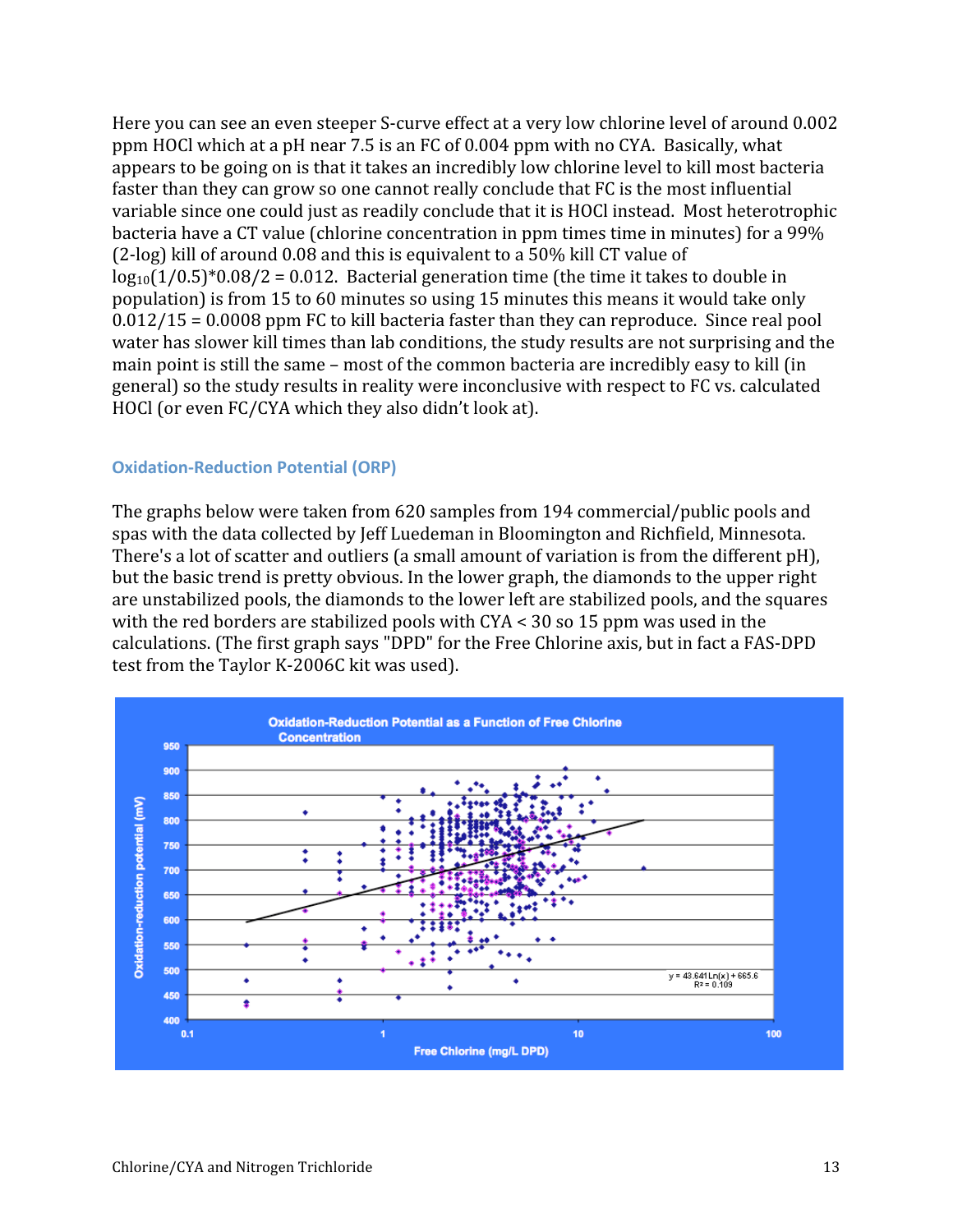

It should be pretty obvious that ORP is more highly correlated with hypochlorous acid concentration
than
with
Free
Chlorine
(FC)
alone.

# **Side
Effects
of
Chlorine
Sources**

Cyanuric
Acid
(CYA)
is
a
double‐edged
sword.

On
the
one
hand,
it
protects
chlorine
from rapid breakdown in sunlight and it also moderates chlorine's strength, but on the other hand too much CYA can moderate that strength to lower kill rates and oxidation to an unacceptable
level,
especially
for
preventing
algae
growth.

The
use
of
stabilized
chlorine can
build
up
CYA
fairly
rapidly.

The
following
are
chemical
facts
that
are
indisputable
and based on the core chemistry where chlorine measurements are in units of ppm Cl<sub>2</sub>.

For
every
10
ppm
Free
Chlorine
(FC)
added
by
Trichlor,
it
also
increases
Cyanuric
Acid (CYA)
by
6.1
ppm.

For every 10 ppm FC added by Dichlor, it also increases CYA by 9.1 ppm. For every 10 ppm FC added by Cal-Hypo, it also increases Calcium Hardness (CH) by at least
7.1
ppm.

For every 10 ppm FC, all sources of chlorine add 8.2 ppm salt as the chlorine converts to chloride
when
it
gets
used
up
(oxidizing
organics,
killing
pathogens,
breaking
down
from sunlight). Chlorinating liquid, bleach and lithium hypochlorite add an additional 8.2 ppm salt while Cal-Hypo adds around 2 ppm additional salt.

A
simple
calculation
shows
that
even
at
a
low
1
ppm
FC
per
day
chlorine
usage,
continued use of Trichlor will increase CYA by over 100 ppm in 6 months if there is no water dilution. Using Cal-Hypo will increase CH by nearly 130 ppm in 6 months. All sources of chlorine will increase salt levels by at least 150 ppm in 6 months with chlorinating liquid, bleach and
lithium
hypochlorite
increasing
salt
at
double
this
rate.

Most
outdoor
residential
pools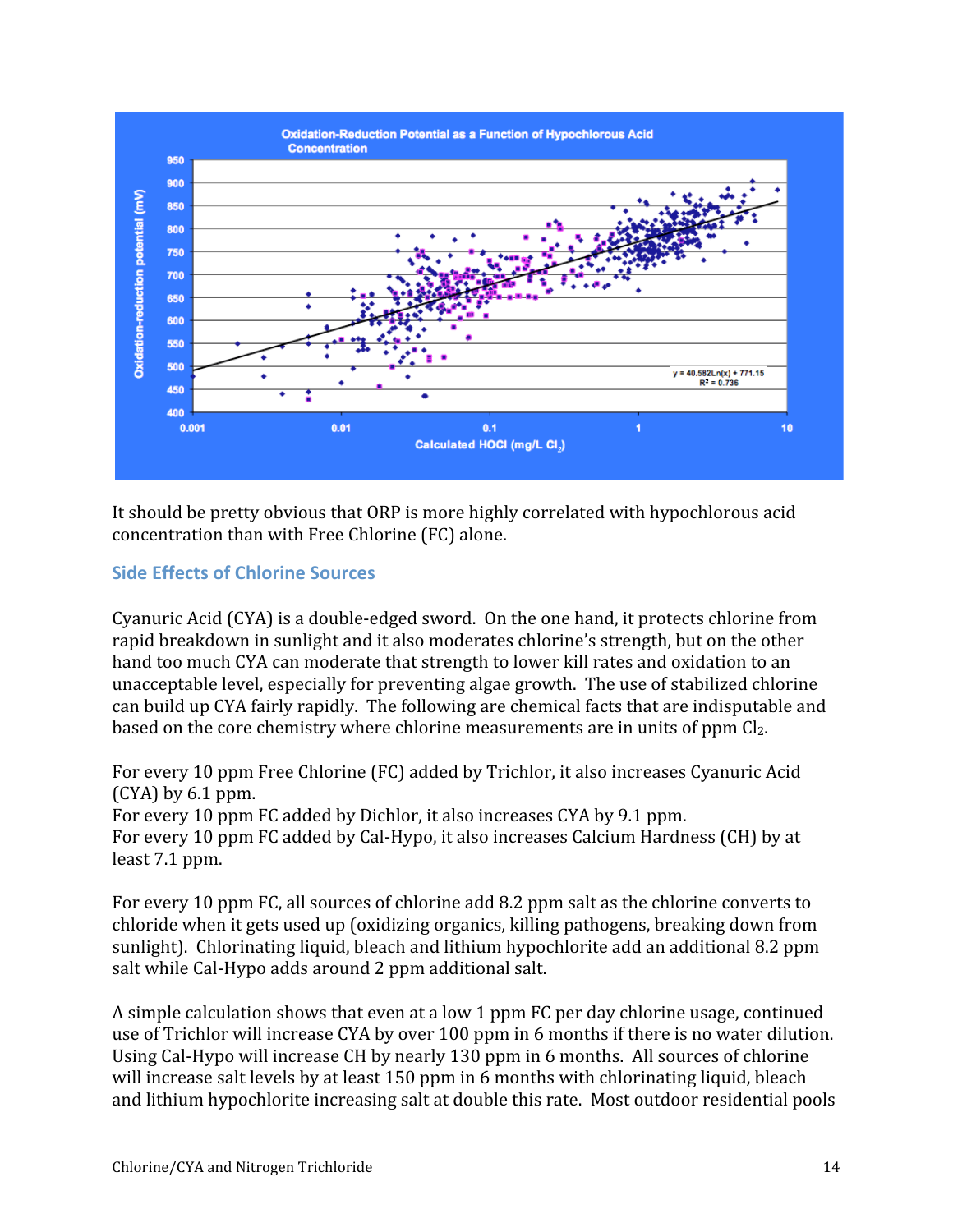without pool covers have chlorine usage closer to 2 ppm FC per day and even weekly backwashing
of
sand
filters
is
not
enough
to
dilute
the
water
except
in
the
smallest
of
pools.

There is no product labeling nor documentation of the above chemical facts and such information
is
not
taught
in
NSPF
CPO
nor
APSP
TECH
courses
other
than
a
vague qualitative description of how stabilized chlorine can lead to a buildup of CYA and that Cal-Hypo increases CH. The issue is not so much having to do with safety (except, perhaps, for person-to-person transmission risk) since it has already been shown how easy it is to kill most
bacteria
with
very
low
levels
of
chlorine
(that
is,
low
FC/CYA
ratios),
but
algae
is much
harder
to
kill
so
continued
use
of
stabilized
chlorine
without
supplemental
algaecides or
phosphate
removers
can
lead
initially
to
nascent
non‐visible
algae
growth
that
appears as
a
mysterious
chlorine
demand
before
eventually
showing
as
an
algae
bloom.

The swimming pool industry only talks about how CYA protects chlorine from sunlight so does
not
consider
its
positive
and
negative
effects
as
a
chlorine
buffer
moderating chlorine's
strength.

The
general
recommendation
of
not
using
any
CYA
at
all
in
indoor pools
or
spas
leads
to
inconsistent
sanitation
with
active
chlorine
(hypochlorous
acid) concentrations
in
indoor
pools
and
spas
being
5‐20
times
or
more
higher
than
in
most pools
using
CYA.

This
has
implications
for
oxidation
of
swimsuits,
skin
and
hair,
corrosion rates,
and
for
production
of
nitrogen
trichloride
as
described
below.

# **Breakpoint
Chlorination
Models
and
Cyanuric
Acid
Effects
on
Nitrogen
Trichloride**

The basic breakpoint reaction was described by Griffin (1939), but the first reasonable detailed model was proposed by Wei & Morris (1974 -- in Chapter 13 in the same "Chemistry
of
Water
Supply,
Treatment
and
Distribution"
book
that
has
the
O'Brien
paper on
the
chlorine/CYA
equilibrium
constants).
Subsequent
improvements
were
made
to
the model
by
Saunier
&
Selleck
(1976)
and
most
recently
by
Jafvert
&
Valentine
(1992)
which should be considered to be the best model to-date. The following is the following paper

Chad T. Jafvert and Richard L. Valentine, "Reaction Scheme for the Chlorination of Ammoniacal Water", Environ. Sci. Technol., Vol. 26, No. 3, 1992, pp. 577-585.

A
link
to
be
able
to
purchase
this
paper
is
the
following:

http://pubs.acs.org/doi/abs/10.1021/es00027a022

Though the model lists 14 reactions, including both forward and reverse reaction rates, the dominant
reactions
are
the
following:

 $(1)$  HOCl + NH<sub>3</sub>  $\rightarrow$  NH<sub>2</sub>Cl + H<sub>2</sub>O Hypochlorous
Acid
+
Ammonia Monochloramine
+
Water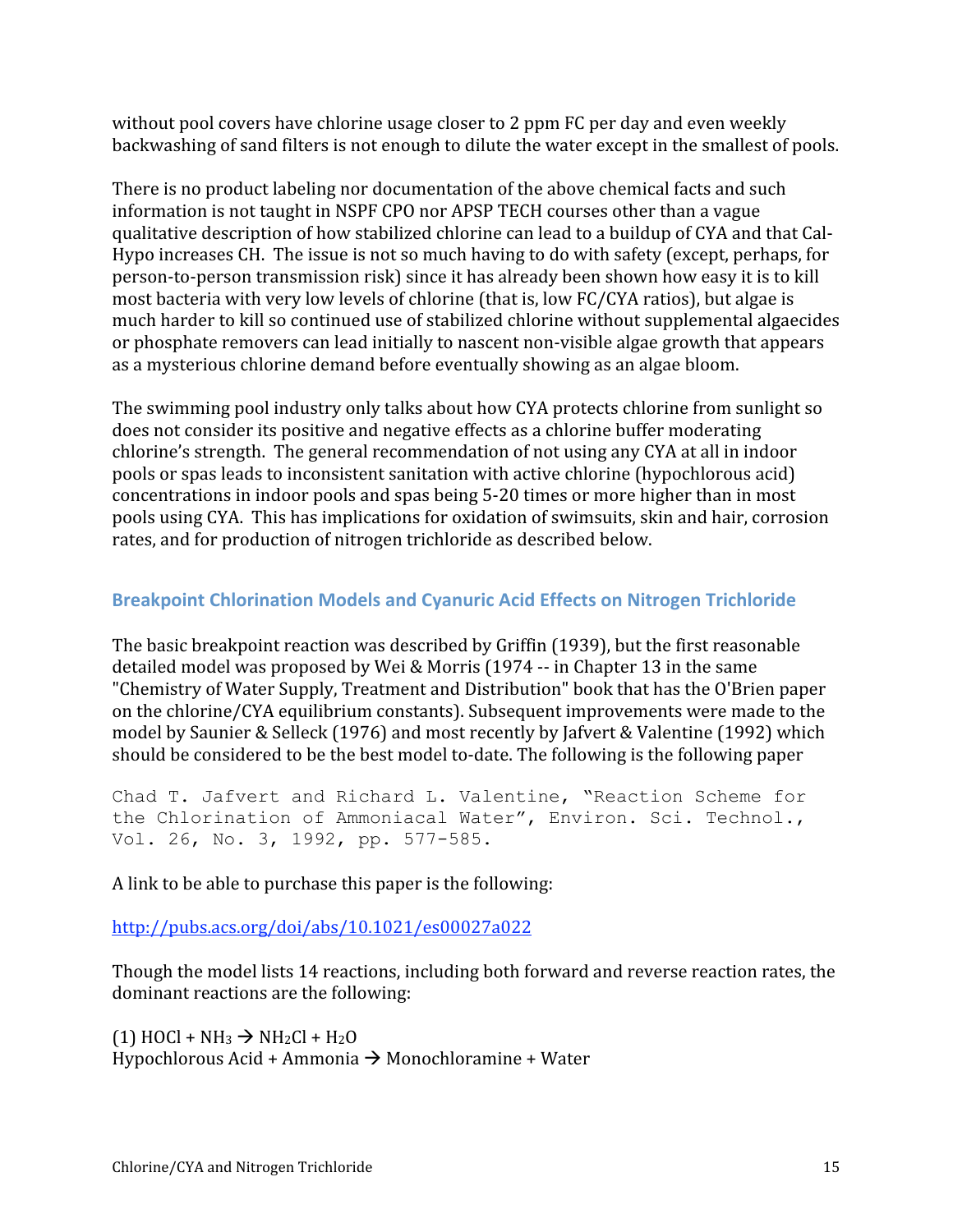$(2)$  HOCl + NH<sub>2</sub>Cl  $\rightarrow$  NHCl<sub>2</sub> + H<sub>2</sub>O Hypochlorous
Acid
+
Monochloramine Dichloramine
+
Water

 $(3)$  HOCl + NHCl<sub>2</sub>  $\rightarrow$  NCl<sub>3</sub> + H<sub>2</sub>O Hypochlorous
Acid
+
Dichloramine Nitrogen
Trichloride
+
Water

 $(4)$  NHCl<sub>2</sub> + NCl<sub>3</sub> + 2H<sub>2</sub>O  $\rightarrow$  2HOCl + N<sub>2</sub>(g) + 3H<sup>+</sup> + 3Cl<sup>-</sup> Dichloramine + Nitrogen Trichloride + Water  $\rightarrow$  Hypochlorous Acid + Nitrogen Gas + Hydrogen Ion + Chloride Ion

The
first
reaction
producing
monochloramine
is
by
far
the
fastest.
It
is
over
95%
complete in one minute when the FC is around 10% of the CYA and the ammonia is much less than the chlorine so that the chlorine level remains fairly constant. With no CYA, the reaction is mostly complete in a couple of seconds. The subsequent reactions are far slower.

You can then see that hypochlorous acid participates in two reactions (after initially producing
monochloramine),
one
producing
dichloramine
and
another
producing
nitrogen trichloride. So the net reaction going from monochloramine to nitrogen trichloride takes two
hypochlorous
acid
and
this
net
reaction
rate
varies
as
the
square
of
the
hypochlorous acid
concentration.
You
can
see
that
nitrogen
trichloride
is
broken
down
by
dichloramine and
the
latter
is
produced
with
a
reaction
rate
that
varies
linearly
with
hypochlorous
acid concentration.
So
in
the
steady
state,
the
amount
of
nitrogen
trichloride
is
linearly dependent on the hypochlorous acid concentration. This can also be seen by the following rate
reaction
balance
at
steady
state.

 $k3*$ [HOCl]\*[NHCl<sub>2</sub>] =  $k4*$ [NHCl<sub>2</sub>]\*[NCl<sub>3</sub>] Rate
of
formation
of
Nitrogen
Trichloride
=
Rate
of
destruction
of
Nitrogen
Trichloride

so,  $k3$ <sup>\*</sup>[HOCl] =  $k4$ <sup>\*</sup>[NCl<sub>3</sub>]

The nitrogen trichloride concentration in the steady state is linearly proportional to the hypochlorous acid concentration. Since nitrogen trichloride is very volatile, this implies that the rate of outgassing of nitrogen trichloride may be proportional to the hypochlorous acid concentration since the outgassing rate is likely to be proportional to its concentration
in
the
water.

A
similar
rate
reaction
balance
for
dichloramine
gives
the
following.

 $k2*[HOC1]*[NH<sub>2</sub>Cl] = k3*[HOC1]*[NHCl<sub>2</sub>] + k4*[NHCl<sub>2</sub>]*[NCl<sub>3</sub>]$ Rate
of
formation
of
Dichloramine
=
Rate
of
destruction
of
Dichloramine

and
substituting
the
earlier
steady‐state
equation
we
have

 $k2*[HOC1]*[NH<sub>2</sub>CI] = k3*[HOC1]*[NHCl<sub>2</sub>] + k3*[HOC1]*[NHCl<sub>2</sub>]$ 

which
reduces
to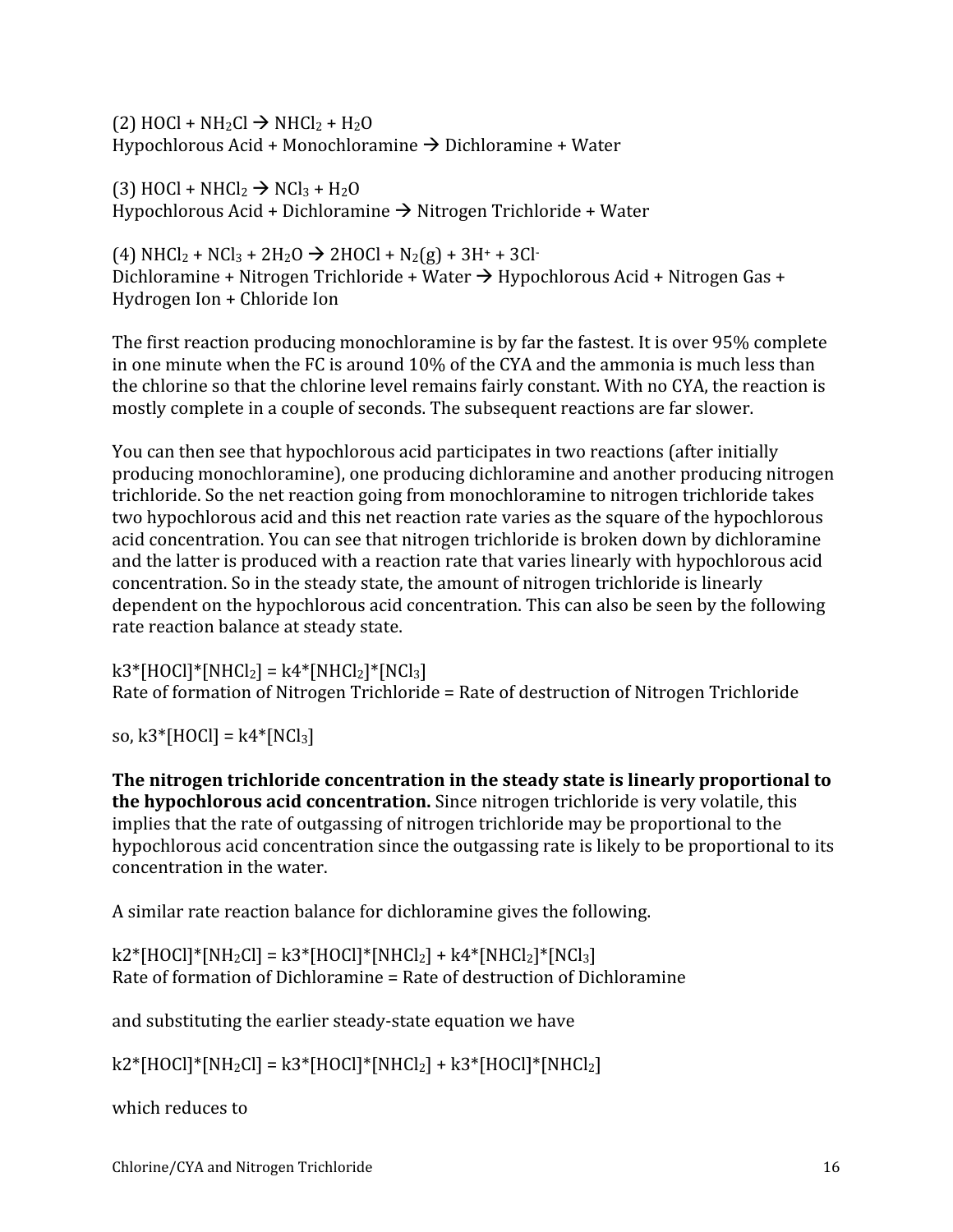$k2$ <sup>\*</sup>[NH<sub>2</sub>Cl] =  $2$ <sup>\*</sup> $k3$ <sup>\*</sup>[NHCl<sub>2</sub>]

## So the ratio of monochloramine to dichloramine is constant and independent of **hypochlorous
acid
concentration**.

We can look at the steady-state for monochloramine assuming a constant introduction of ammonia
into
the
water.

 $k1*[HOC]]*[NH_3] = k2*[HOC]]*[NH_2Cl]$ Rate
of
formation
of
Monochloramine
=
Rate
of
destruction
of
Monochloramine

## so **the
ratio
of
ammonia
to
monochloramine
is
constant
and
independent
of**  hypochlorous acid concentration. Finally, we can look at the steady-state for ammonia.

 $k = k1*$ [HOCl]\*[NH<sub>3</sub>] Rate
of
formation
of
Ammonia
=
Rate
of
destruction
of
Ammonia

which says that for a constant rate of introduction of ammonia, **the amount of ammonia**, **and
therefore
monochloramine
and
dichloramine
(from
above),
are
inversely proportional
to
the
hypochlorous
acid
concentration**.

Earlier models had reactions forming an intermediate, and the Jafvert & Valentine model has this as well, but it is not the dominant reaction in that model. The following shows the intermediate reactions such as found with Wei & Morris.

 $(5) NHCl<sub>2</sub> + H<sub>2</sub>O \rightarrow NOH + 2H<sup>+</sup> + 2Cl<sup>-</sup>$ Dichloramine + Water  $\rightarrow$  Intermediate + Hydrogen Ion + Chloride Ion

(6) NOH + NH<sub>2</sub>Cl  $\rightarrow$  N<sub>2</sub>(g) + H<sub>2</sub>O + H<sup>+</sup> + Cl<sup>-</sup> Intermediate + Monochloramine → Nitrogen Gas + Water + Hydrogen Ion + Chloride Ion

 $(7)$  NOH + NHCl<sub>2</sub>  $\rightarrow$  N<sub>2</sub>(g) + HOCl + H<sup>+</sup> + Cl<sup>-</sup> Intermediate + Dichloramine → Nitrogen Gas + Hypochlorous Acid + Hydrogen Ion + Chloride
Ion

In the Wei & Morris model, there is no destruction of nitrogen trichloride, so it's rate of production
is
the
product
of
the
hypochlorous
acid
concentration
and
the
dichloramine concentration. In the above, reaction (7) is more dominant than reaction (6). The formation of
the
intermediate
NOH
is
a
rate
limiting
step
so
dichloramine
is
built
up
and
therefore
the rate of production of nitrogen trichloride is linearly dependent on the hypochlorous acid concentration.

For a realistic example, consider a pool with 3 ppm FC and no CYA vs. a pool with 3 ppm FC and 30 ppm CYA. Both are at a pH of 7.5 (there is far more nitrogen trichloride produced at lower pH) and the temperature is 77F. If it is assumed that the chlorine level is maintained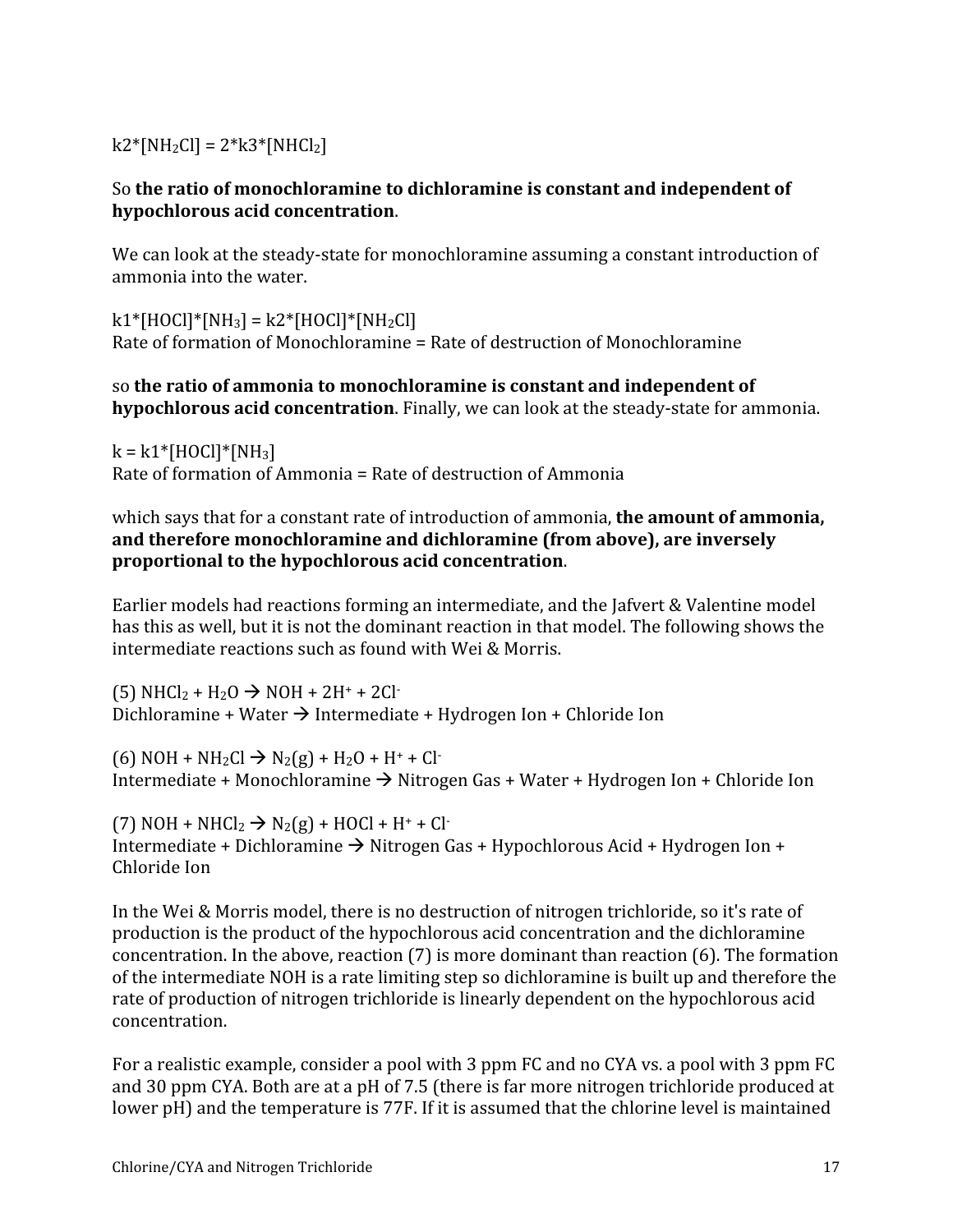at a constant level and that there is a constant introduction of ammonia in the water at a rate of 0.1 ppm N per hour, then we have the following steady state amount using Jafvert & Valentine in a spreadsheet I made in the following link

http://richardfalk.home.comcast.net/~richardfalk/pool/Breakpoint.xls

| NO CYA     | 30 ppm CYA |
|------------|------------|
| $0.02$ ppm | $0.70$ ppm |
| $2.97$ ppb | 85.42 ppb  |
| 70.96 ppb  | $2.35$ ppb |
|            |            |

You can see from the above that **with no CYA** in the water, there is less **monochloramine
and
dichloramine
but
more
nitrogen
trichloride
compared
to**  having CYA in the water. The differences are roughly a factor of the CYA level because that is
roughly
the
difference
in
the
hypochlorous
acid
concentration
(the
breakpoint chlorination
spreadsheet
assumes
3
ppm
FC
with
30
ppm
CYA
results
in
about
0.05
ppm hypochlorous acid at pH 7.5 -- the actual amount is closer to 0.042 ppm). Nitrogen trichloride is the most volatile and irritating. The monochloramine odor threshold is 0.65 ppm
(650
ppb);
for
dichloramine
it
is
100
ppb;
for
nitrogen
trichloride
it
is
20
ppb.
The equilibrium concentrations in air for monochloramine and dichloramine are somewhat lower than that in water, but nitrogen trichloride is extremely volatile so will not saturate the
air
before
becoming
extremely
noticeable
and
irritating.

The above is just for breakpoint chlorination of ammonia. As seen in Table 4.1 on document page
62
(PDF
page
85)
of
the
following
link

http://www.who.int/entity/water\_sanitation\_health/bathing/srwe2full.pdf

urea has 68% of the nitrogen in sweat compared to 18% for ammonia while in urine it's 84%
vs.
5%.
There
is
no
definitive
model
for
oxidation
of
urea
by
chlorine,
though
some mechanisms have been proposed (by Wojtowicz) including the slow formation of a quadchloro
urea
followed
by
rapid
breakdown
to
dichloramine
and
nitrogen
trichloride.
If
I repeat the above analysis using an 80%/20% split of urea to ammonia and assume a steady state
buildup,
then
I
get
the
following
results.

| <b>OXIDATION OF UREA &amp; AMMONIA</b> |            |            |
|----------------------------------------|------------|------------|
| <b>SPECIES</b>                         | NO CYA     | 30 ppm CYA |
| Monochloramine                         | $0.01$ ppm | $0.28$ ppm |
| Dichloramine                           | $1.19$ ppb | 34.17 ppb  |
| Nitrogen Trichloride                   | 70.84 ppb  | $2.35$ ppb |

You can see that the resulting nitrogen trichloride is the same as before, but that there is lower monochloramine and dichloramine by a factor of 2.5.